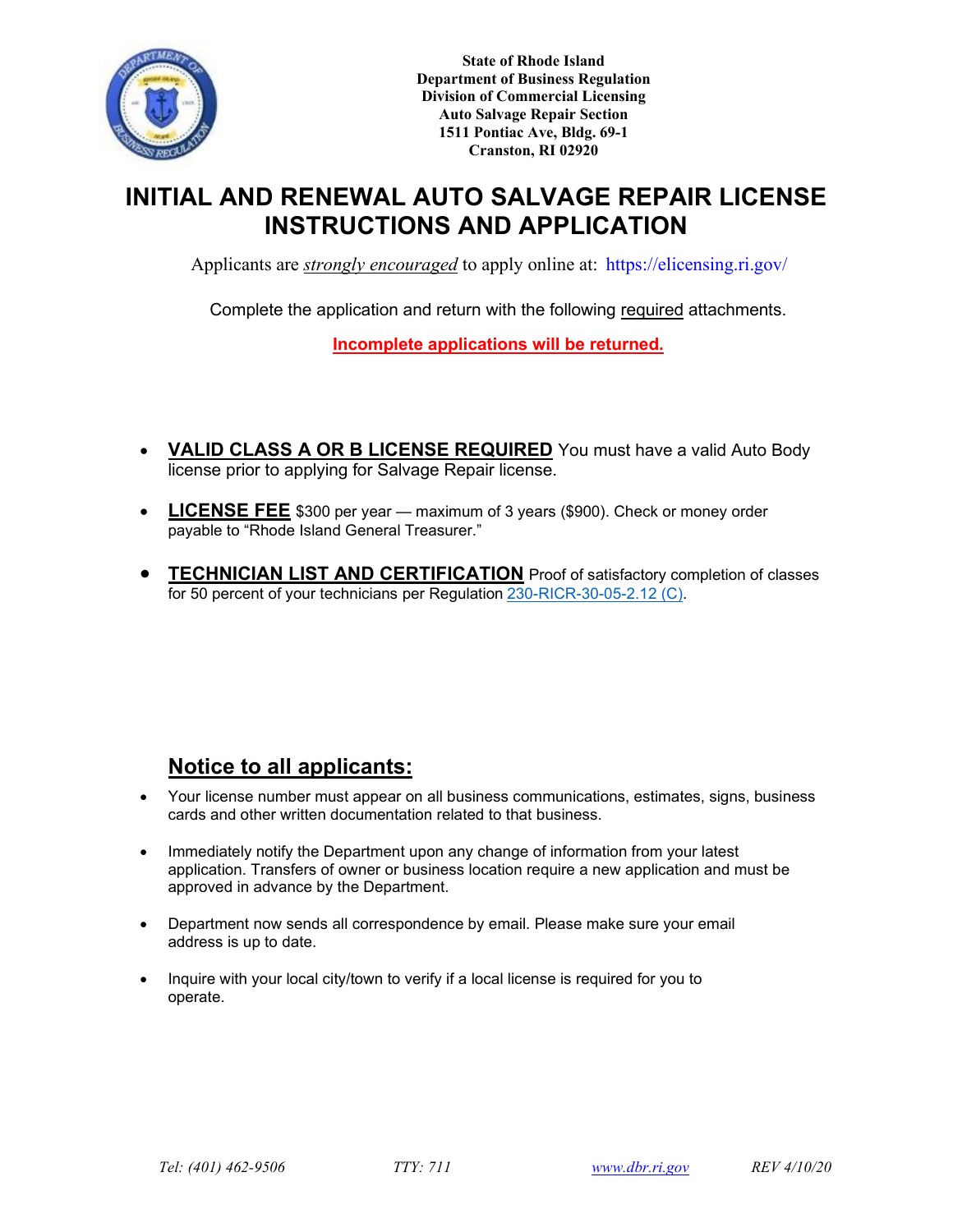

### **INITIAL AND RENEWAL** AUTO SALVAGE REPAIR APPLICATION

Please type. **Incomplete applications will be returned.**

# **TYPE OF APPLICATION □ Initial □ Renewal BASIC INFORMATION Auto Body License Number: BUSINESS INFORMATION** Name: FEIN: **DBA (If applicable): Address: City, State, Zip: Email: Phone: APPLICATION QUESTIONS Number of technicians: NOTE: Technician means anyone employed "who performs repairs of frame, structural systems, mechanical systems or the safety related systems of a Motor Vehicle (For Salvage license, 50% of technicians must be qualified) NAME OF QUALIFYING TECHNICIANS Name: Name: Name: Name: Name: EQUIPMENT REQUIREMENTS (FOR MOTORCYLCES-ONLY LICENSE) Do you have a minimum of two (2) motor vehicle lifts? □ Yes □ No Do you have appropriate welding equipment that meets or exceeds the manufacturer's requirements? □ Yes □ No Do you have at the minimum a MIG Welder? □ Yes □ No**

**Do you have appropriate hand tools that meet or exceed the manufacturer's requirements? □ Yes □ No**